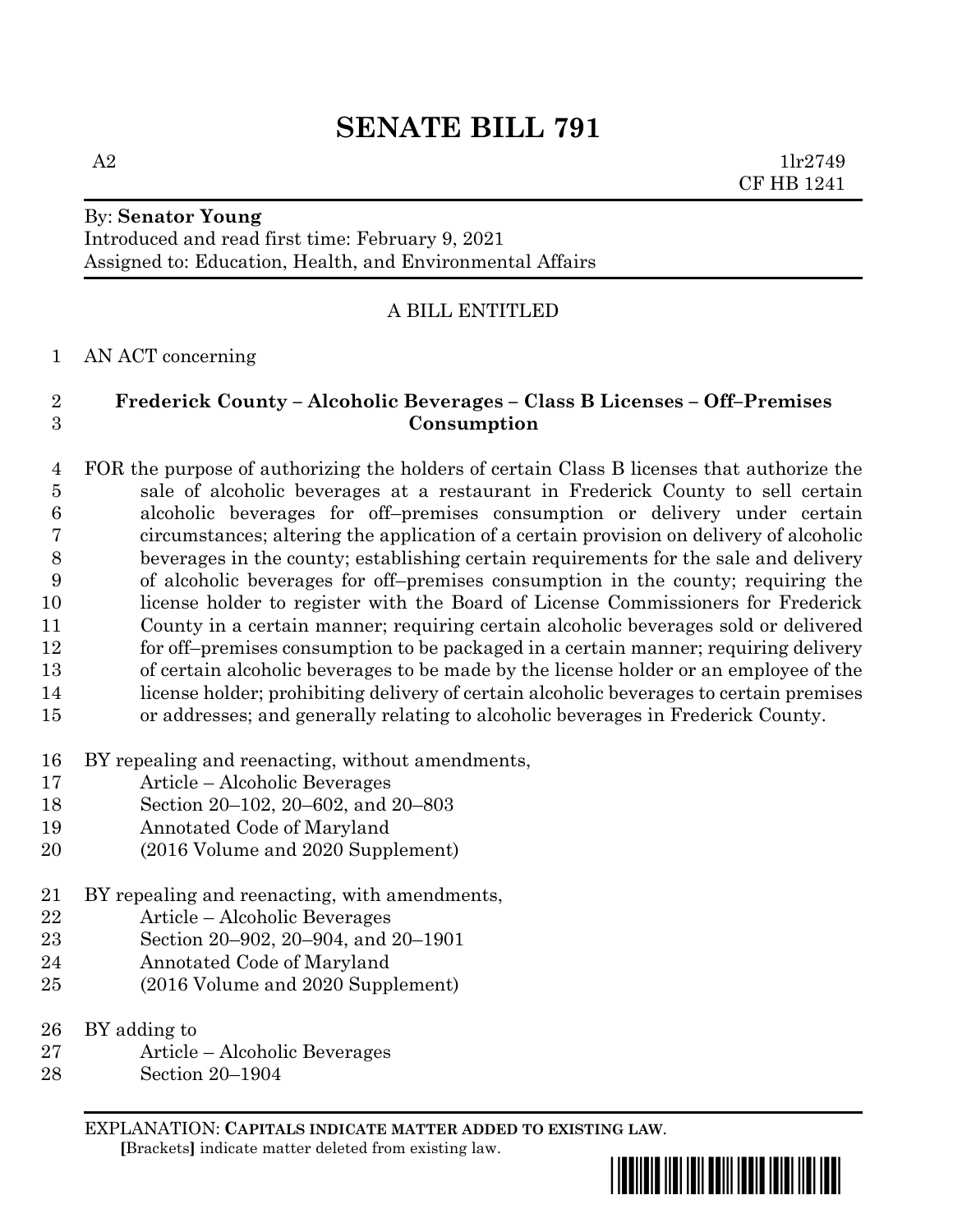|                       | $\overline{2}$                                                                                                                                                                                                                                                                                  | <b>SENATE BILL 791</b>                                                                                                                                                                                     |  |  |  |  |  |  |  |  |
|-----------------------|-------------------------------------------------------------------------------------------------------------------------------------------------------------------------------------------------------------------------------------------------------------------------------------------------|------------------------------------------------------------------------------------------------------------------------------------------------------------------------------------------------------------|--|--|--|--|--|--|--|--|
| 1<br>$\overline{2}$   | Annotated Code of Maryland<br>(2016 Volume and 2020 Supplement)                                                                                                                                                                                                                                 |                                                                                                                                                                                                            |  |  |  |  |  |  |  |  |
| $\boldsymbol{3}$<br>4 | SECTION 1. BE IT ENACTED BY THE GENERAL ASSEMBLY OF MARYLAND,<br>That the Laws of Maryland read as follows:                                                                                                                                                                                     |                                                                                                                                                                                                            |  |  |  |  |  |  |  |  |
| $\overline{5}$        | <b>Article - Alcoholic Beverages</b>                                                                                                                                                                                                                                                            |                                                                                                                                                                                                            |  |  |  |  |  |  |  |  |
| 6                     | $20 - 102.$                                                                                                                                                                                                                                                                                     |                                                                                                                                                                                                            |  |  |  |  |  |  |  |  |
| 7                     | This title applies only in Frederick County.                                                                                                                                                                                                                                                    |                                                                                                                                                                                                            |  |  |  |  |  |  |  |  |
| 8                     | $20 - 602.$                                                                                                                                                                                                                                                                                     |                                                                                                                                                                                                            |  |  |  |  |  |  |  |  |
| 9                     | (a)                                                                                                                                                                                                                                                                                             | There is a Class B beer license.                                                                                                                                                                           |  |  |  |  |  |  |  |  |
| 10<br>11<br>12        | Subject to paragraph (2) of this subsection, the license authorizes the<br>(1)<br>(b)<br>license holder to sell beer at retail at a hotel or restaurant at the place described in the<br>license for on- and off-premises consumption.                                                          |                                                                                                                                                                                                            |  |  |  |  |  |  |  |  |
| 13<br>14<br>15        |                                                                                                                                                                                                                                                                                                 | This paragraph does not apply to a license holder that held the<br>(2)<br>(i)<br>license on December 31, 1993, or to a person who has a permit for a building that was under<br>construction on that date. |  |  |  |  |  |  |  |  |
| 16<br>17<br>18<br>19  | Except for recreational use premises such as bowling alleys and<br>(ii)<br>pool halls, the area normally used as a restaurant for the preparation and consumption of<br>food and beverages on the licensed premises may not occupy less than 80% of the total area<br>of the licensed premises. |                                                                                                                                                                                                            |  |  |  |  |  |  |  |  |
| 20                    | (c)                                                                                                                                                                                                                                                                                             | The annual license fee is \$130.                                                                                                                                                                           |  |  |  |  |  |  |  |  |
| 21                    | $20 - 803.$                                                                                                                                                                                                                                                                                     |                                                                                                                                                                                                            |  |  |  |  |  |  |  |  |
| 22                    | (a)                                                                                                                                                                                                                                                                                             | There is a Class B beer and wine license.                                                                                                                                                                  |  |  |  |  |  |  |  |  |
| 23<br>24<br>25        | The license authorizes the license holder to sell beer and wine at a hotel or<br>(b)<br>restaurant, at retail, at the place described in the license, for on- and off-premises<br>consumption.                                                                                                  |                                                                                                                                                                                                            |  |  |  |  |  |  |  |  |
| 26                    | $\left( \mathrm{c}\right)$                                                                                                                                                                                                                                                                      | This subsection does not apply to:<br>(1)                                                                                                                                                                  |  |  |  |  |  |  |  |  |
| 27                    |                                                                                                                                                                                                                                                                                                 | a license holder licensed on or before December 31, 1993;<br>(i)                                                                                                                                           |  |  |  |  |  |  |  |  |
| 28<br>29              | December 31, 1993; or                                                                                                                                                                                                                                                                           | a person who had a permit for a building under construction on<br>(ii)                                                                                                                                     |  |  |  |  |  |  |  |  |
| 30                    |                                                                                                                                                                                                                                                                                                 | a recreational establishment, such as a bowling alley or pool hall.<br>(iii)                                                                                                                               |  |  |  |  |  |  |  |  |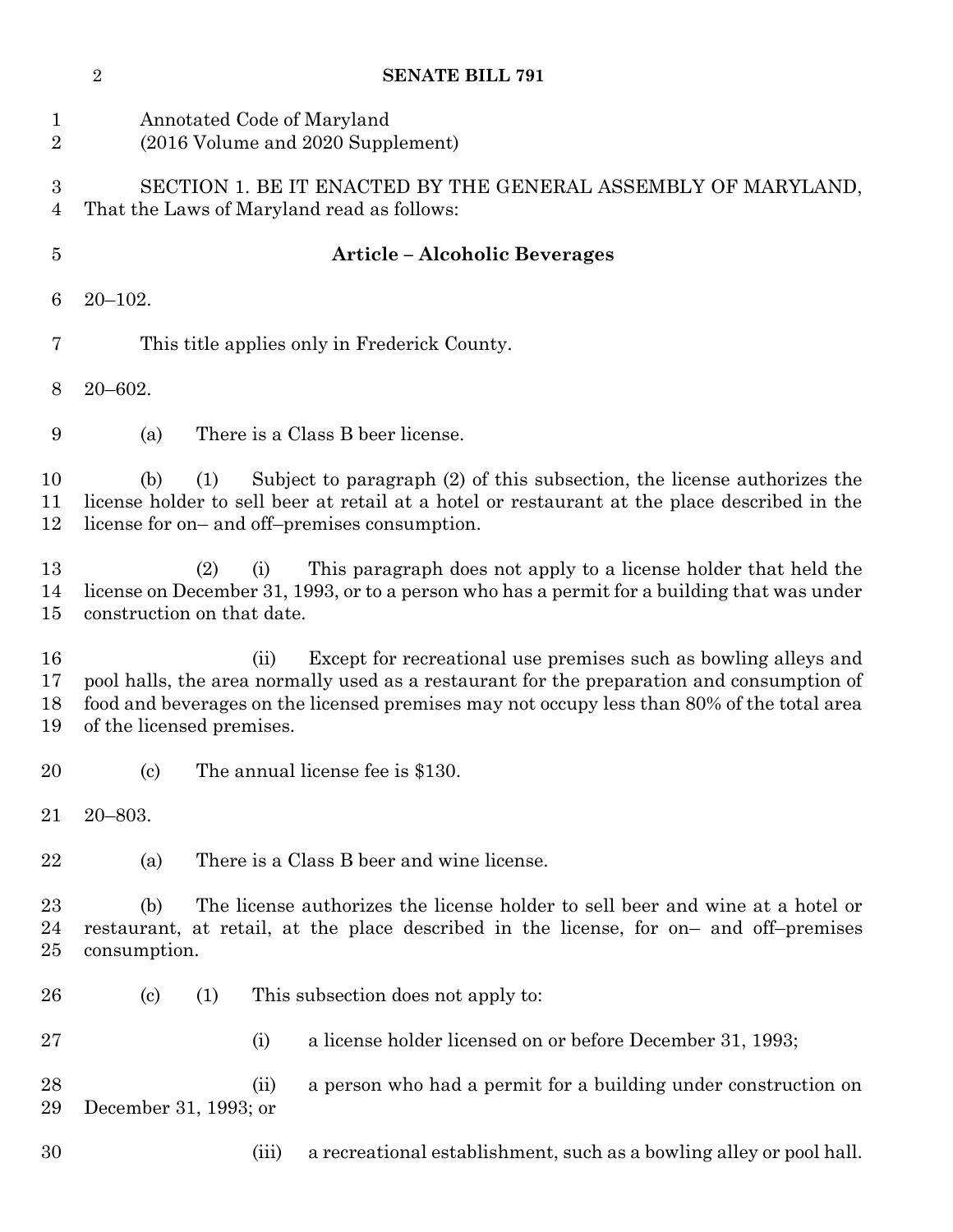(2) The area of the licensed premises normally used as a restaurant for the preparation and consumption of food and beverages may not occupy less than 80% of the square footage of the premises. (d) The annual license fee is \$160. 20–902. (a) There is a Class B license in the Ballenger (23rd) election district. (b) The Board may issue the license for use by a luxury–type restaurant that has: (1) a capital investment of at least \$250,000 for dining room facilities and kitchen equipment, not including the cost of land, buildings, or leases; and (2) seating for at least 28 individuals. (c) The license authorizes the sale of beer, wine, and liquor for**: (1)** on–premises consumption**; AND (2) OFF–PREMISES CONSUMPTION IN ACCORDANCE WITH § 20–1904 OF THIS TITLE**. (d) The license holder may sell beer, wine, and liquor during the hours and days 16 as set out under  $\S 20-2006$  (d) of this title. (e) The annual license fee is \$1,500. (f) The Board shall define "luxury–type restaurant" by regulation. 20–904. (a) There is a Class B beer, wine, and liquor hotel or restaurant license. (b) The Board may issue the license for use by a hotel that: (1) is an establishment for the accommodation of the public providing service ordinarily found in hotels; (2) contains: (i) at least 25 rooms;

26 (ii) a lobby with a registration and mail desk; and

#### **SENATE BILL 791** 3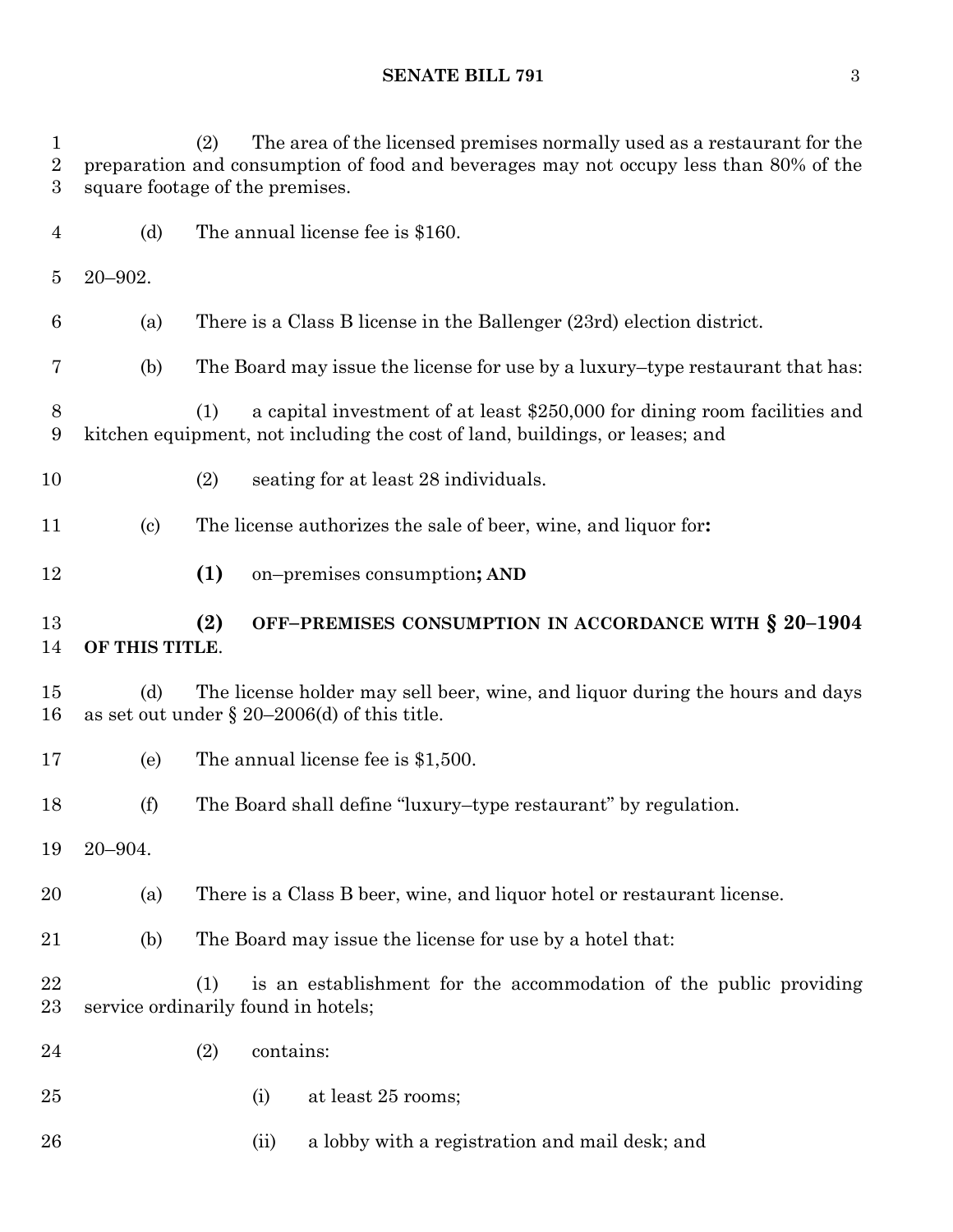#### **SENATE BILL 791**

 (iii) seating facilities and a dining room that serves full–course meals at least twice daily and that has a regular seating at tables, not including seats at bars or counters, for 28 or more individuals; and (3) is operated in a facility that: (i) is valued for State and local assessment and taxation at not less than \$20,000; and (ii) has personal property valued for State and local assessment and taxation at not less than \$3,000. (c) (1) Subject to paragraph (2) of this subsection, the Board may issue the license for use by a restaurant that: 11 (i) serves full–course meals at least twice daily; (ii) has regular seating at tables, not including seats at bars or counters, for 28 or more individuals; (iii) is operated in a facility valued for State and local assessment and taxation at not less than \$40,000; and (iv) has personal property valued for State and local assessment and taxation at not less than \$5,000. (2) (i) This subsection does not apply to or affect any license holder that had the license on December 31, 1993, or to a person who has a permit for a building that was under construction on that date. (ii) The area normally used as a restaurant for the preparation and consumption of food and beverages shall occupy at least 80% of the square foot area of the licensed premises, except for premises used for recreation, such as a bowling alley or pool hall. (3) (i) The license holder may remove tables and chairs to accommodate additional patrons at not more than four special events held in the restaurant in a calendar year. (ii) A restaurant that removes its tables and chairs for a special event: 1. shall give notice to the Board at least 1 week before the event; 2. shall store the removed tables and chairs in an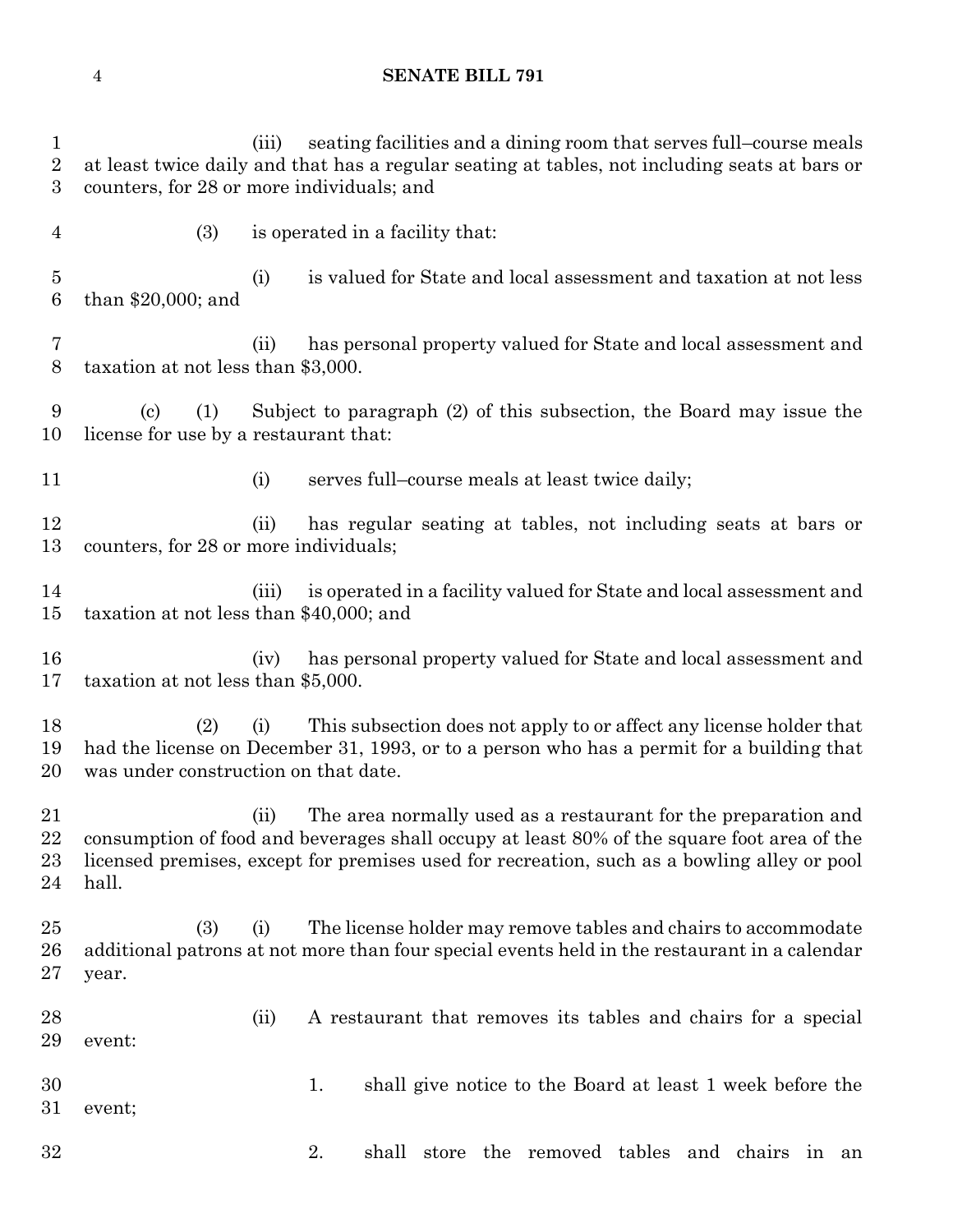# **SENATE BILL 791** 5

| $\mathbf 1$<br>$\overline{2}$      | restaurant; and                                                                                                                                                                     | appropriate location in the restaurant and in a manner that does not block the exits of the                                                                                                                   |  |  |  |  |  |  |  |  |
|------------------------------------|-------------------------------------------------------------------------------------------------------------------------------------------------------------------------------------|---------------------------------------------------------------------------------------------------------------------------------------------------------------------------------------------------------------|--|--|--|--|--|--|--|--|
| $\boldsymbol{3}$<br>$\overline{4}$ |                                                                                                                                                                                     | 3.<br>may not allow into the restaurant more than the<br>maximum number of occupants that the County Fire Marshal allows.                                                                                     |  |  |  |  |  |  |  |  |
| $\overline{5}$                     | (d)                                                                                                                                                                                 | The license issued for a hotel or restaurant:<br>(1)                                                                                                                                                          |  |  |  |  |  |  |  |  |
| 6<br>7                             |                                                                                                                                                                                     | authorizes the sale of beer, wine, and liquor for on-premises<br>(i)<br>consumption where meals are prepared and served; and                                                                                  |  |  |  |  |  |  |  |  |
| 8<br>9                             |                                                                                                                                                                                     | prohibits sales for consumption anywhere else ON-PREMISES,<br>(ii)<br>including at a bar or counter.                                                                                                          |  |  |  |  |  |  |  |  |
| 10<br>11<br>12                     |                                                                                                                                                                                     | The license issued for a restaurant authorizes the sale for off-premises<br>(2)<br>consumption of beverages [with an alcoholic content of not more than 14.5%] IN<br>ACCORDANCE WITH § 20-1904 OF THIS TITLE. |  |  |  |  |  |  |  |  |
| 13                                 | (e)                                                                                                                                                                                 | The Board may issue not more than 10 licenses to the same license holder.                                                                                                                                     |  |  |  |  |  |  |  |  |
| 14<br>15                           | The license holder may sell beer, wine, and liquor during the hours and days<br>(f)<br>as set out for a Class B beer, wine, and liquor license under $\S 20-2005(b)$ of this title. |                                                                                                                                                                                                               |  |  |  |  |  |  |  |  |
| 16                                 | (g)                                                                                                                                                                                 | The annual license fee is:                                                                                                                                                                                    |  |  |  |  |  |  |  |  |
| 17                                 |                                                                                                                                                                                     | (1)<br>\$1,500 for a restaurant; and                                                                                                                                                                          |  |  |  |  |  |  |  |  |
| 18                                 |                                                                                                                                                                                     | (2)<br>$$2,000$ for a hotel.                                                                                                                                                                                  |  |  |  |  |  |  |  |  |
| 19                                 | $20 - 1901.$                                                                                                                                                                        |                                                                                                                                                                                                               |  |  |  |  |  |  |  |  |
| 20<br>21                           | (a)                                                                                                                                                                                 | The following sections of Title 4, Subtitle 5 ("Conduct of Local License")<br>Holders") of Division I of this article apply in the county without exception or variation:                                     |  |  |  |  |  |  |  |  |
| 22                                 |                                                                                                                                                                                     | § 4-502 ("Storage of alcoholic beverages");<br>(1)                                                                                                                                                            |  |  |  |  |  |  |  |  |
| 23                                 |                                                                                                                                                                                     | $\S$ 4–503 ("Solicitations and sales outside of licensed premises");<br>(2)                                                                                                                                   |  |  |  |  |  |  |  |  |
| 24                                 |                                                                                                                                                                                     | § 4-506 ("Evidence of purchaser's age"); AND<br>(3)                                                                                                                                                           |  |  |  |  |  |  |  |  |
| 25                                 |                                                                                                                                                                                     | [§ 4–507 ("Retail delivery of alcoholic beverages"); and<br>(4)                                                                                                                                               |  |  |  |  |  |  |  |  |
| 26                                 |                                                                                                                                                                                     | $§$ 4–508 ("Display of license").<br>(5)                                                                                                                                                                      |  |  |  |  |  |  |  |  |
| $\sqrt{27}$                        | (b)                                                                                                                                                                                 | The following sections of Title 4, Subtitle 5 ("Conduct of Local License"                                                                                                                                     |  |  |  |  |  |  |  |  |

Holders") of Division I of this article apply in the county: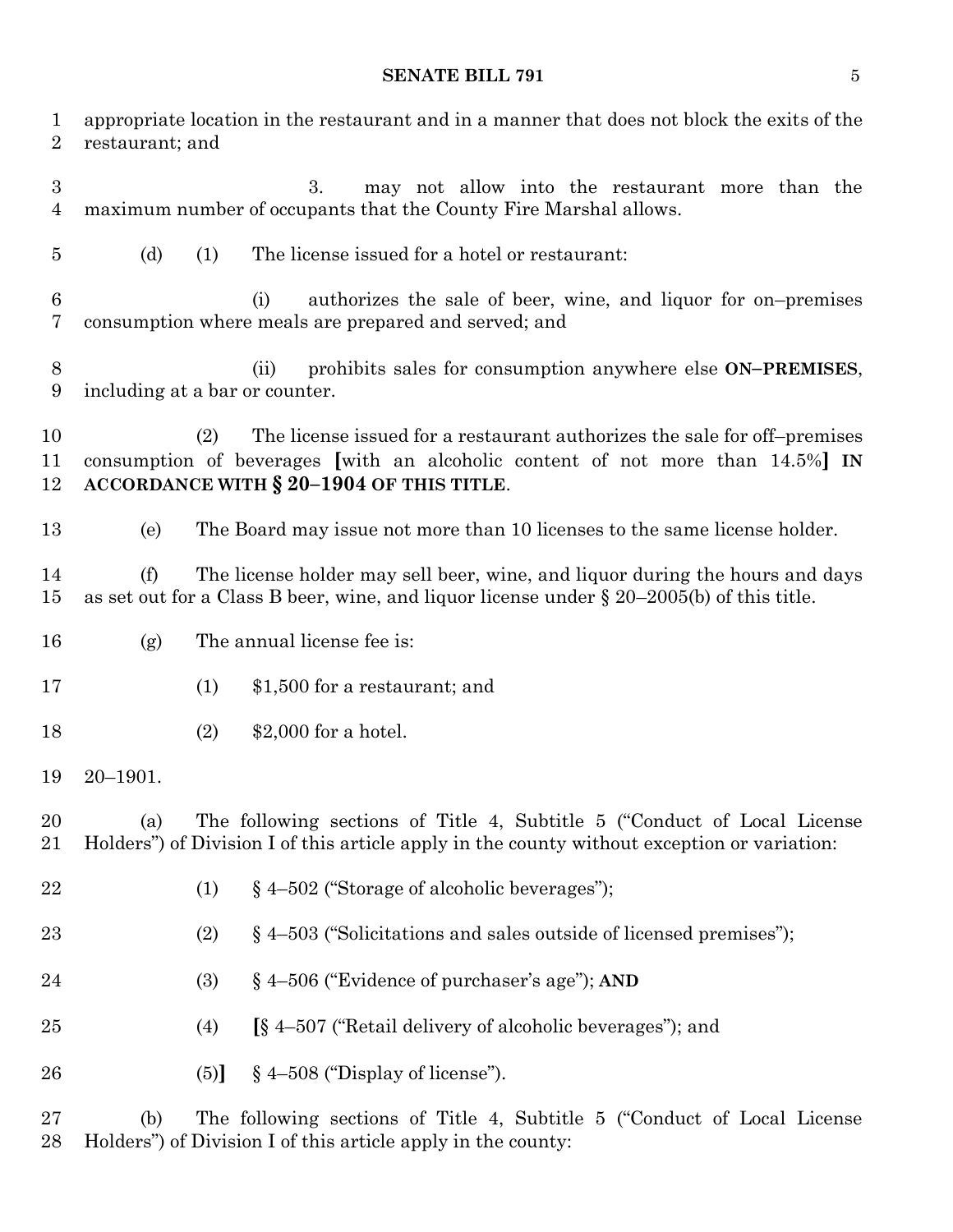#### **SENATE BILL 791**

 (1) § 4–504 ("Employment of underage individuals"), subject to § 20–1902 of this subtitle; **[**and**]**

3 (2) § 4–505 ("Alcohol awareness program"), subject to § 20–1903 of this subtitle**; AND**

 **(3) § 4–507 ("RETAIL DELIVERY OF ALCOHOLIC BEVERAGES"), SUBJECT TO § 20–1904 OF THIS SUBTITLE**.

**20–1904.**

 **(A) THIS SECTION APPLIES ONLY TO A CLASS B LICENSE THAT AUTHORIZES THE SALE OF ALCOHOLIC BEVERAGES AT A RESTAURANT FOR ON–PREMISES CONSUMPTION OR FOR ON– AND OFF–PREMISES CONSUMPTION.**

 **(B) A LICENSE HOLDER UNDER THIS SECTION MAY SELL ANY ALCOHOLIC BEVERAGES AUTHORIZED UNDER ITS LICENSE, INCLUDING, IF AUTHORIZED, A MIXED DRINK OR COCKTAIL, IN A SEALED OR CLOSED CONTAINER FOR OFF–PREMISES CONSUMPTION OR DELIVERY IF:**

 **(1) THE ALCOHOLIC BEVERAGE IS PURCHASED ALONG WITH PREPARED FOOD OTHER THAN PREPACKAGED SNACKS;**

- **(2) THE INDIVIDUAL PURCHASING THE ALCOHOLIC BEVERAGE:**
- **(I) IS AT LEAST 21 YEARS OF AGE;**
- **(II) PROVIDES VALID IDENTIFICATION AS PROOF OF AGE; AND**

 **(III) IF THE SALE IS FOR DELIVERY, PROVIDES ANY DOCUMENTATION THAT THE BOARD REQUIRES;**

 **(3) THE LICENSE HOLDER HAS REGISTERED AND RECEIVED WRITTEN AUTHORIZATION FROM THE BOARD TO SELL ALCOHOLIC BEVERAGES AUTHORIZED UNDER ITS LICENSE FOR OFF–PREMISES CONSUMPTION OR DELIVERY;**

 **(4) EACH ALCOHOLIC BEVERAGE SOLD FOR OFF–PREMISES CONSUMPTION OR DELIVERY IS:**

 **(I) PROVIDED IN THE MANUFACTURER'S ORIGINAL SEALED CONTAINER OR IN A CONTAINER CLOSED WITH A CAP, CORK, SEAL, OR LID WITH NO HOLES FOR STRAWS OR SIPPING; AND**